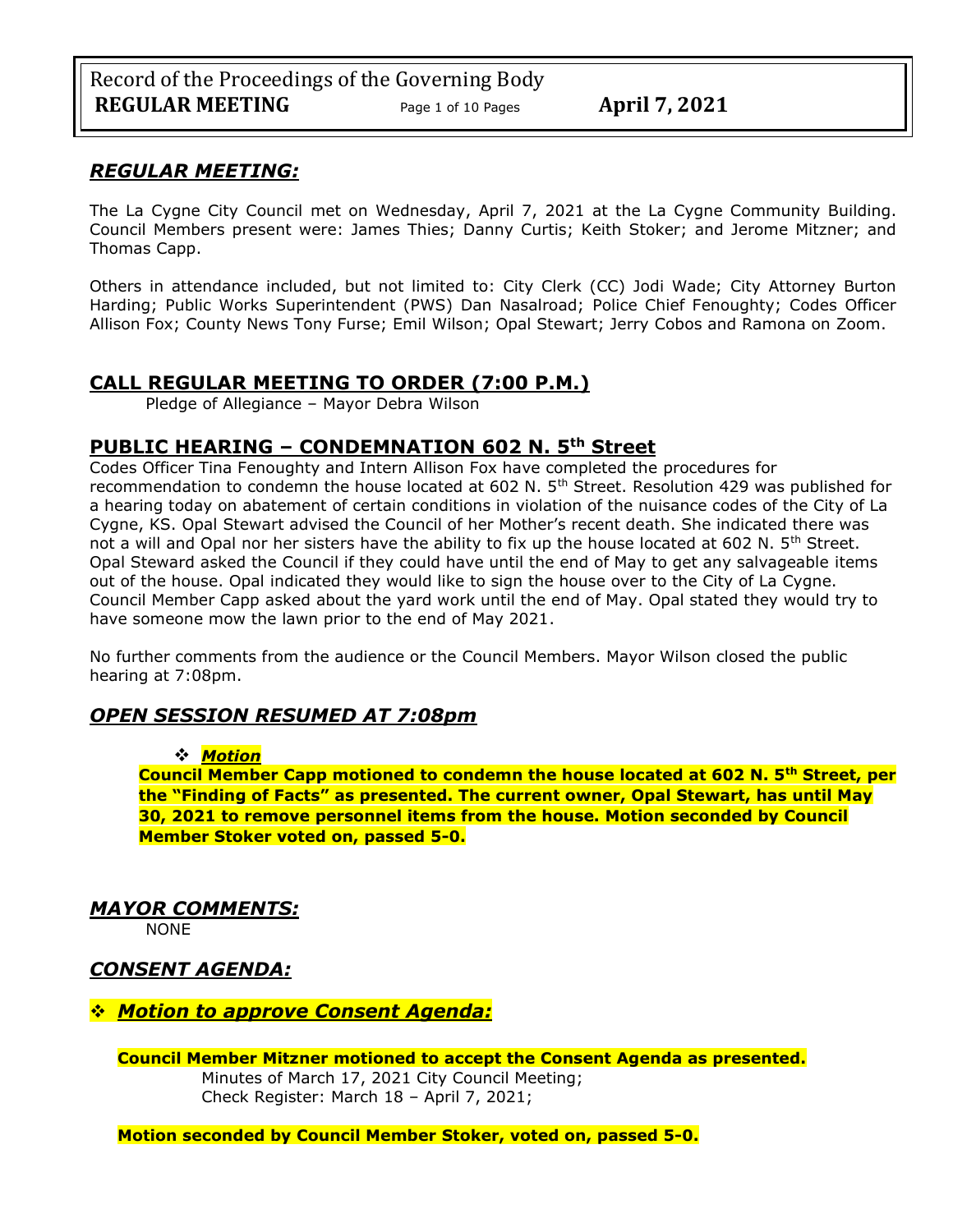# *DISCUSSION FROM THE FLOOR:*

NONE

# *SPECIAL PROJECTS:*

### *WATER PLANT SETTLING POND PROJECT (MIDWEST ENGINEER GROUP)*

Soil sample results from Terracon were sent to Midwest Engineering for review. City Attorney Harding has reviewed letters to send to the property owners located on the East side of the site location for the new settling pond. CC Wade mailed the letters out on April 1, 2021. Discussion was held regarding performance and payment bonds. CC Wade reviewed the current Administrative policy No. 8 regarding bonds for projects \$2,500 or greater. CC Wade asked City Attorney Harding to review the KS statutes pertaining to bonds for government projects.

### *SEWER REHABILITATION PROJECT (BG CONSULTANTS)*

Paul Owings, BG Consultants, and PWS Nasalroad continue to review options for sewer main extensions on 4<sup>th</sup> Street and Grand Avenue. They are reviewing options which would not install the new sewer main under 4<sup>th</sup> Street. PWS Nasalroad explained the possibility of going down the "alley ways" behind the houses in the  $4<sup>th</sup>$  street area as opposed to putting the main under  $4<sup>th</sup>$  Street.

### *STREET PROJECT – KDOT CCLIP PROJECT AT KS HWY 152 AND INDUSTRIAL ROAD (BG CONSULTANTS)*

CC Wade reached out to Jason Hoskinson, BG Consultants, about meeting the Street Committee on April 21, 2021 prior to the City Council meeting. Council Member Thies is able to attend but Council Member Mitzner would not be available. Council Member Stoker offered to take Council Member Mitzner's place in the meeting. They will meet at 6:15pm on Wednesday, April 21, 2021.

### *SEWER LAGOON ANALYSIS: (BARTLETT & WEST)*

Bartlett & West has completed Task 1 and a portion of Task 2 as indicated in the Contract agreement for the analysis of the sewer lagoons.

### ❖ *Motion*

**Council Member Mitzner motioned to go in to executive session for 5-minutes for discussion of data relating to financial affairs or trade secrets of corporations, partnerships, trusts, and individual proprietorships and will return to the Council table at 7:35pm. Motion seconded by Council Member Stoker voted on, passed 5-0. 7:30pm** 

Others in attendance included, but not limited to: CC Wade, City Attorney Harding and PWS Nasalroad.

# *OPEN SESSION RESUMED AT 7:35pm:*

# *REPORTS OF CITY OFFICERS:*

#### **CITY ATTORNEY –BURTON HARDING**

City Attorney Harding reviewed the following report:

- Municipal Court
- Phone calls pertaining to Planning & Zoning applications.
- Draft letters reviewed for residents on  $1<sup>st</sup>$  Street regarding the new water settling pond.
- Draft street use agreement for Beachner Grain.
- Draft letter review for residents near the temporary auger site for Beachner Grain.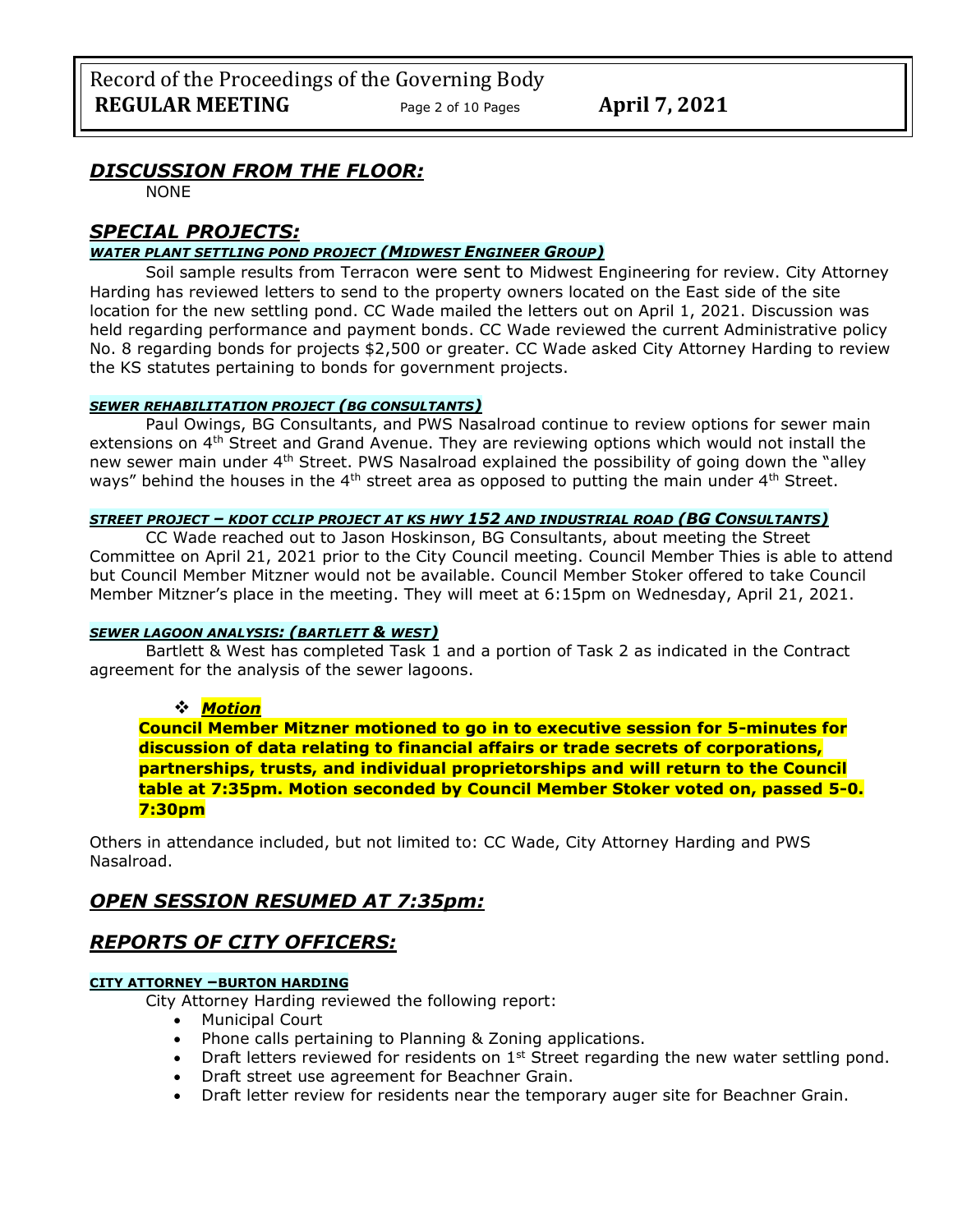## *REPORTS OF CITY OFFICERS CONTINUED:*

### **CHIEF OF POLICE – TINA FENOUGHTY**

#### **17 Traffic Stops Conducted Citations issued since last meeting**

| Speed in School Zone | Revoked DL |  |
|----------------------|------------|--|
| Vicious Dog/RAL      | Insurance  |  |

### **Calls for Service / Reports – 03/16/2021 thru 04/06/2021**

| Animal Complaint - 6      | Warrant Arrests - 2                      |
|---------------------------|------------------------------------------|
| Assist Outside Agency - 3 | Civil Matter / Child Custody Standby - 0 |
| Criminal Threat - 1       | Citizen Assist CFS / contact - 14        |
| Theft $-2$                | Juvenile Incident - 4                    |
| Check Welfare $-3$        | Motorist Assist - 1                      |
| Follow $Up - 15$          | Non-Injury Accident $-0$                 |
| Suspicious Activity -3    | Pedestrian Check $-0$                    |
| Aggravated Assault - $0$  | Mental Health Emergency - 2              |
| Domestic / Battery - 1    | Ambulance - 3                            |

### **VIN Inspections**- 2 completed

**New Business** – Concern from citizen regarding no stop sign at 5<sup>th</sup> and Grand Avenue. The intersection was investigated and a decision was made to hold off on getting a stop sign. A mysterious new stop sign showed up on the existing post a day after the concern. Chief Fenoughty is not sure where the sign came from. PWS Nasalroad and Chief Fenoughty drove around town and none of the other stop signs were missing.

### **Accrued Overtime for Department**: Accrued overtime for last pay period =0 hours

Council Member Curtis inquired about the dog deemed vicious. Chief Fenoughty is checking to see if the dog has been removed. City Attorney Harding asked if Chief Fenoughty noticed a difference in the things happening around town. Chief Fenoughty indicated there has been a significant increase in counterfeit bills processing through Casey's. Also, an increase in domestic/juvenile cases which could be stemming from the COVID-19 and more people being stuck at home. Chief Fenoughty shared the following report of the  $1<sup>st</sup>$  quarter statistics for her department.

Actual Case Reports – 2019= 20 cases, 2020=21 cases, 2021=43 cases Status Type Calls – No Report – 2019= 128, 2020=93, 2021=197 Traffic Stops Only – 2019=39, 2020=21, 2021=78

Council Member Capp asked Chief Fenoughty to break out the call per officer. Council Member Capp told Chief Fenoughty to keep up the good work.

### **CODES OFFICER – INTERN ALLISON FOX**

Report from 3/17/2021 through 4/7/2021

- (6) Nuisance letters
- (9) INOP letters
- (1) Hold

# *REPORTS OF CITY OFFICERS CONTINUED:*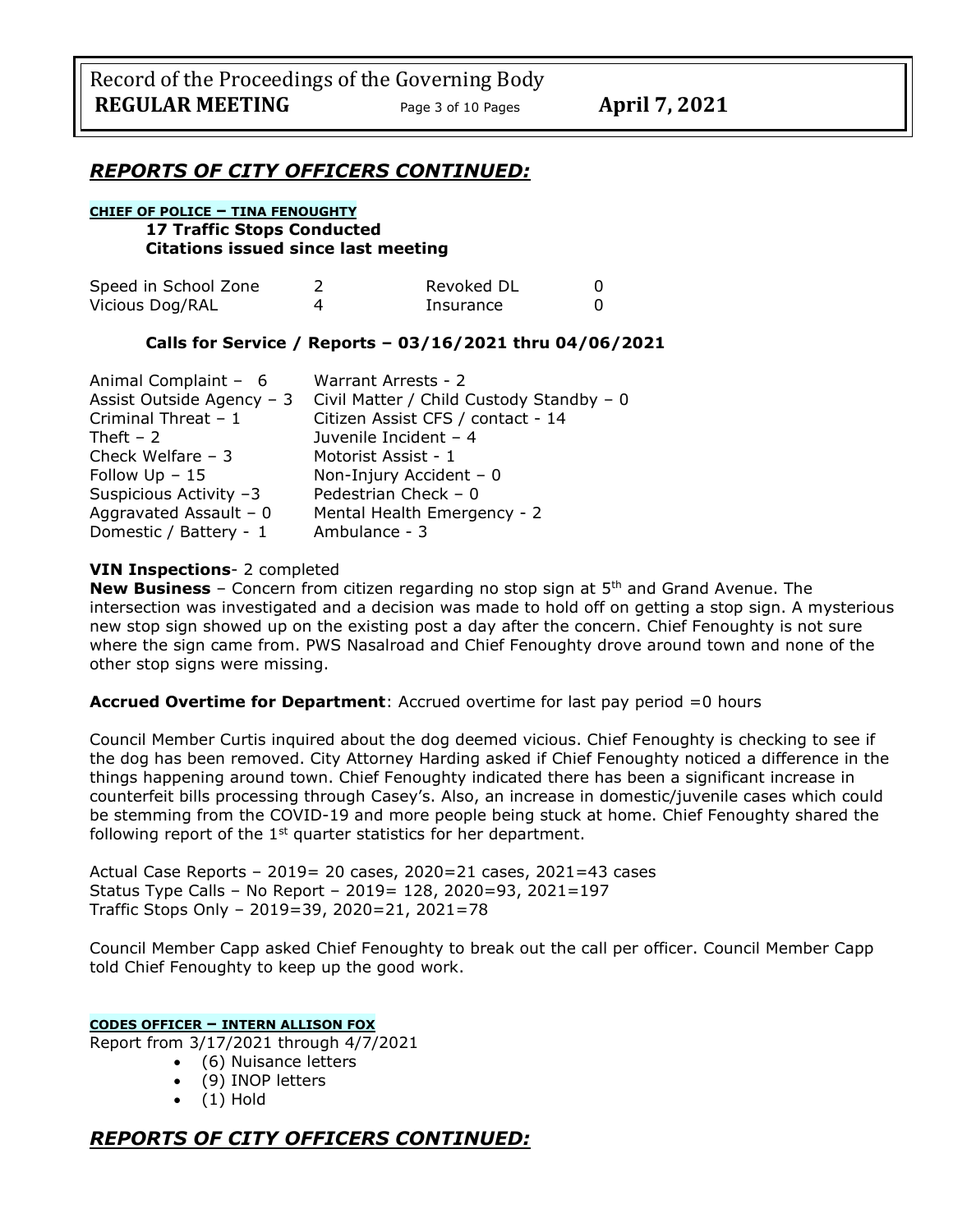Record of the Proceedings of the Governing Body **REGULAR MEETING** Page <sup>4</sup> of 10 Pages **April 7, 2021**

#### **CODES OFFICER – INTERN ALLISON FOX**

Intern Allison informed the Council she was making personal calls to people regarding the nuisance prior to sending out certified letters. The cost adds up quickly for the letters and so far she has had a lot better success talking to people directly. Council Member Curtis thanked Allison for calling people first and explaining to them the nuisance.

Intern Allison inquired about the condemned house at 612 N. 8<sup>th</sup> Street, March 15<sup>th</sup> was the last day for the owner to complete the demolition ordered by the City of La Cygne pursuant to Resolution No. 422. How would the City like to proceed with the advertising for bids for the demolition of the house. Discussion was held.

#### ❖ *Motion*

**Council Member Curtis motioned to advertise on April 14th and April 21st for sealed bids for the demolition of the house at 612 N. 8th Street. Sealed bids will be due to the City Hall on May 4, 2021. Motion seconded by Council Member Capp voted on, passed 5-0.**

### **PUBLIC WORKS DEPARTMENT – PUBLIC WORKS SUPERINTENDENT (PWS) DAN NASALROAD**

Report from 3/17/2021 to 4/7/2021

### **Committee discussions**

#### **Water and Gas:**

- Gas inspection will be April 28<sup>th</sup>.
- Terracon samples show we have "lean clay" for the pre-sedimentation pond project.
- Bids for pre-sedimentation pond should be going out in the next few weeks.
- Date set to move gas main on the KDOT CCLIP project (April 12, 2021)

#### **Street:**

- Preliminary plans on two street projects.
- PWS Nasalroad and the Street Committee (Council Member Thies and Council Member Mitzner) met with the Owner (Frankie Reedy) of Frankie's Liquor. The Owner requested to have the City show her the edge of the street. PWS Nasalroad painted a line on both the East and West side of  $4<sup>th</sup>$  street south of Market (KS Hwy 152) showing the edge of the street. Basically, the owner circled back to the original deal offered to her from the City which included the City using cold patch to repair the edge of the street and the Owner of Frankie's Liquor providing the gravel to place on the access driveway from her off street parking lot to the edge of the street. The offer was accepted by the owner Frankie Reedy. The Council was okay with PWS Nasalroad proceeding with the original offer.

#### **Sewer:**

- New check valves have been installed in the City Park lift station.
- Met with Engineer (Paul Owings) on the sewer project extensions.

#### **Park**:

- Parking lot has been extended.
- New mulch was put in the play area.
- Plans to do some painting.

# *REPORTS OF CITY OFFICERS CONTINUED:*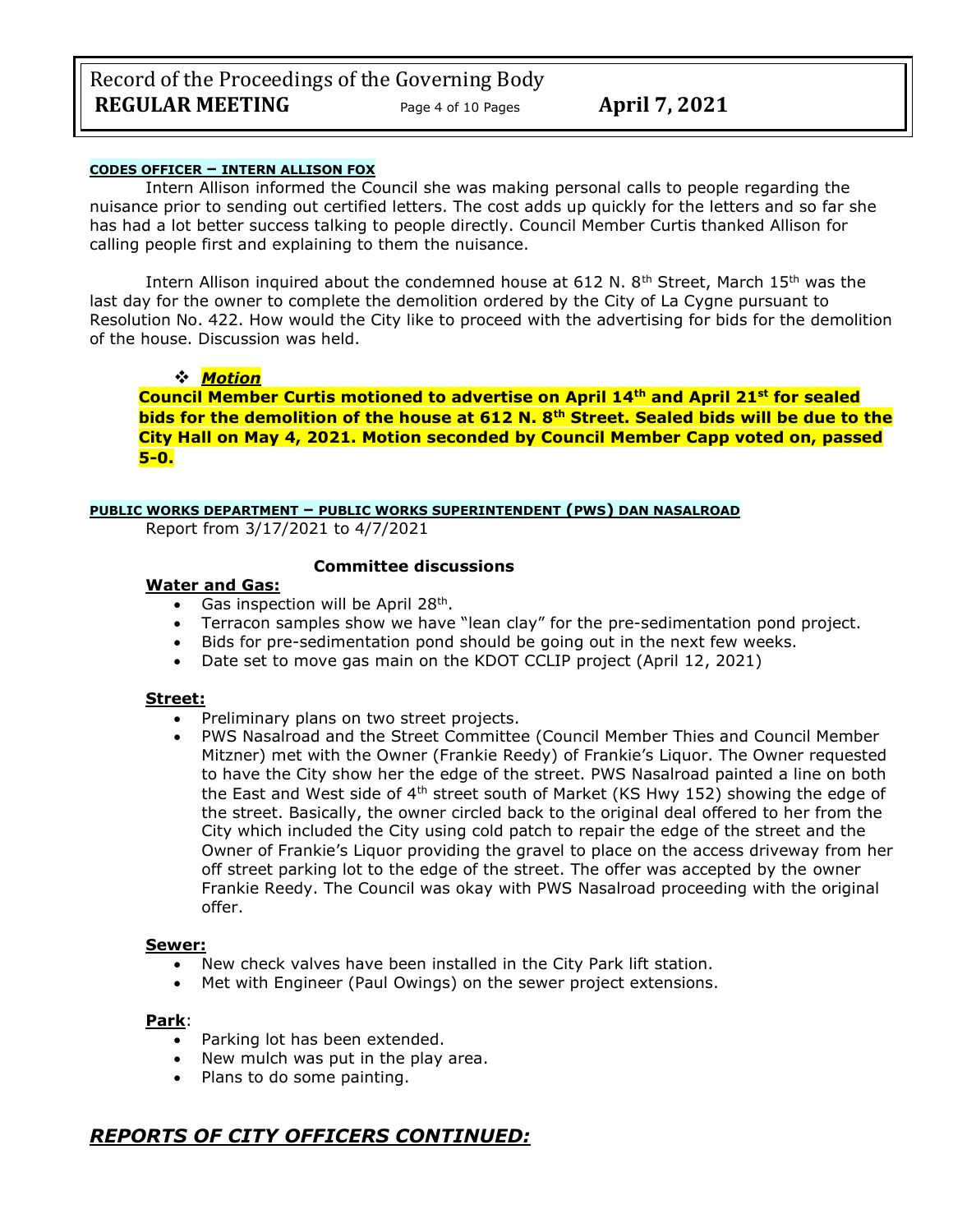#### **PUBLIC WORKS DEPARTMENT – PUBLIC WORKS SUPERINTENDENT (PWS) DAN NASALROAD**

#### **Cemetery:**

- Roads were bladed.
- Mowing has started.

#### **FIRE DEPARTMENT – FIRE CHIEF DAN NASALROAD**

• Nothing to report.

### **CITY CLERK – JODI WADE**

Report from 3/18/2021 – 4/7/2021

### **City Clerk**

- Meeting with Jackie Messer, Linn County Public Works Supt, regarding  $4<sup>th</sup>$  Street.
- Simple City Front Desk Webinar.
- KRWA Annual Board of Directors meeting.
- Assisted with Dog Days on March 27, 2021.
- KMIT Safety Inspection.
- Met with Rick Zingre to review the Community Building and City Hall.
- Assisted with Chamber of Commerce Easter Egg Hunt at the Park.
- Prepared KDOT Cost Share Program Application.
- Prepared and mailed letters to the property owners near the settling pond construction site.
- Prepared the Street-use Agreement and patron letters regarding temporary street use.
- Handled technical issues with the computers.
- Prepared Planning & Zoning Agenda.
- Prepared Park Board Financials.
- Virtual meeting with Bartlett & West regarding sewer lagoon analysis.
- Dan Caltrain, MW Engineering, discussion regarding Performance & Payment Bonds.
- Reviewed Court Assigned attorney regulations.
- Met with Street Committee.
- Phone meeting with Gas Committee.

Overtime Hours for City Hall for the last pay period: 7.25 hours Jodi

### **CITY TREASURER/COURT CLERK – CONNIE GORE**

- Studied monthly sewer report formulas. Found we are using correct formulas, however still question if we need professional input as pumps have changed.
- Prepared utility bills and mailed, completed deposit refunds, utility reports, monthly sewer report, monthly water report.
- Helped Richard Teagarden with several cemetery issues (Oaklawn section).
- Worked on Rental property map.
- Listened to League of Municipality webinar.
- Did Accounts Payable/Payroll while Katie was on vacation.
- Reviewed Safety manual and training manual for KMIT inspection and was available for questions.
- Reviewed Court Docket, citation entries. Worked with Judge Schultz on finding a court appointed attorney. Called Louisburg Court Clerk to get information (very helpful) on how they pay their appointed attorney.
- Worked Dog Days.
- Worked with Public Works on water meter location IDs in the Broadway alley.

## *REPORTS OF CITY OFFICERS CONTINUED:*

**CITY TREASURER/COURT CLERK – CONNIE GORE**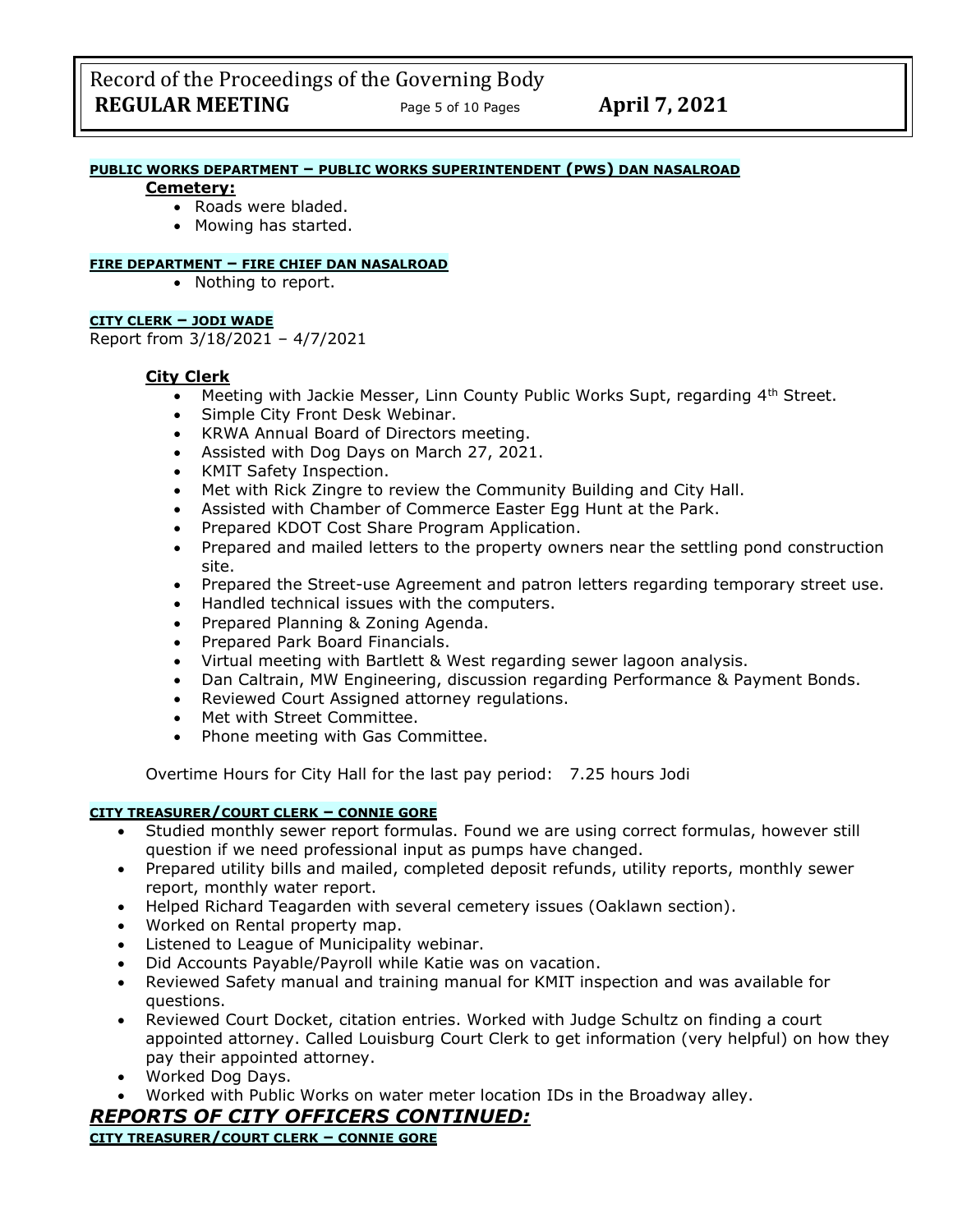- Worked with Advantage Computer and Simple City to resolve computer/printer issues.
- Processed utility shut-offs.
- Worked with a resident, met with the Mayor over an Energy assistance check and how it is applied. Fixed the Energy assistance check to one time apply to the past due gas amount.
- Worked on Sales Tax and found an issue with an account.
- Entered credit card payments, utility payments, VIN inspections, researched 2020 service orders for court, reviewed accounts payable for Katie to process, updated service orders.

# *COUNCIL COMMITTEE REPORTS:*

### *WATER & GAS -*

• CC Wade received the Gas invoice from KMGA for the February 2021 gas purchase which amounted to \$350,950.84. CC Wade has paid the invoice under protest.

### ❖ *Motion*

**Council Member Stoker motioned to go in to executive session for 15-minutes for consultation with an attorney for the city which would be deemed privileged in an attorney-client relationship and will return to the Council table at 8:28pm. Motion seconded by Council Member Capp voted on, passed 5-0. 8:13pm** 

Others in attendance included, but not limited to: CC Wade, City Attorney Harding.

# *OPEN SESSION RESUMED AT 8:28pm:*

### ❖ *Motion*

**Council Member Stoker motioned for the City of La Cygne to use money from the Gas Utility Reserves to pay the KMGA Invoice for February 2021 in the amount of \$350,950.84 with no additional charges to be passed on to our gas customers. Motion seconded by Council Member Thies voted on, passed 5-0.**

### ❖ *Motion*

**Council Member Mitzner motioned to take a 3-minute break and will return to the Council table at 8:34pm. Motion seconded by Council Member Capp voted on, passed 5-0. 8:31pm**

# *OPEN SESSION RESUMED AT 8:34pm:*

• Resolution No. Lemporarily modifying Chapter XIV, Article 3, Section 14-238(a)(4)(B) the rate for customers outside three-mile territorial limits. CC Wade explained to the Council how the price for gas was used in the formula to calculate the rate for the customers outside threemile territorial limits. The City is not passing on the additional charges for gas endured on February 12 – February 18, 2021. This resolution would allow the City to remove the daily index pricing for that period from the calculation.

#### *COUNCIL COMMITTEE REPORTS CONTINUED: WATER & GAS -*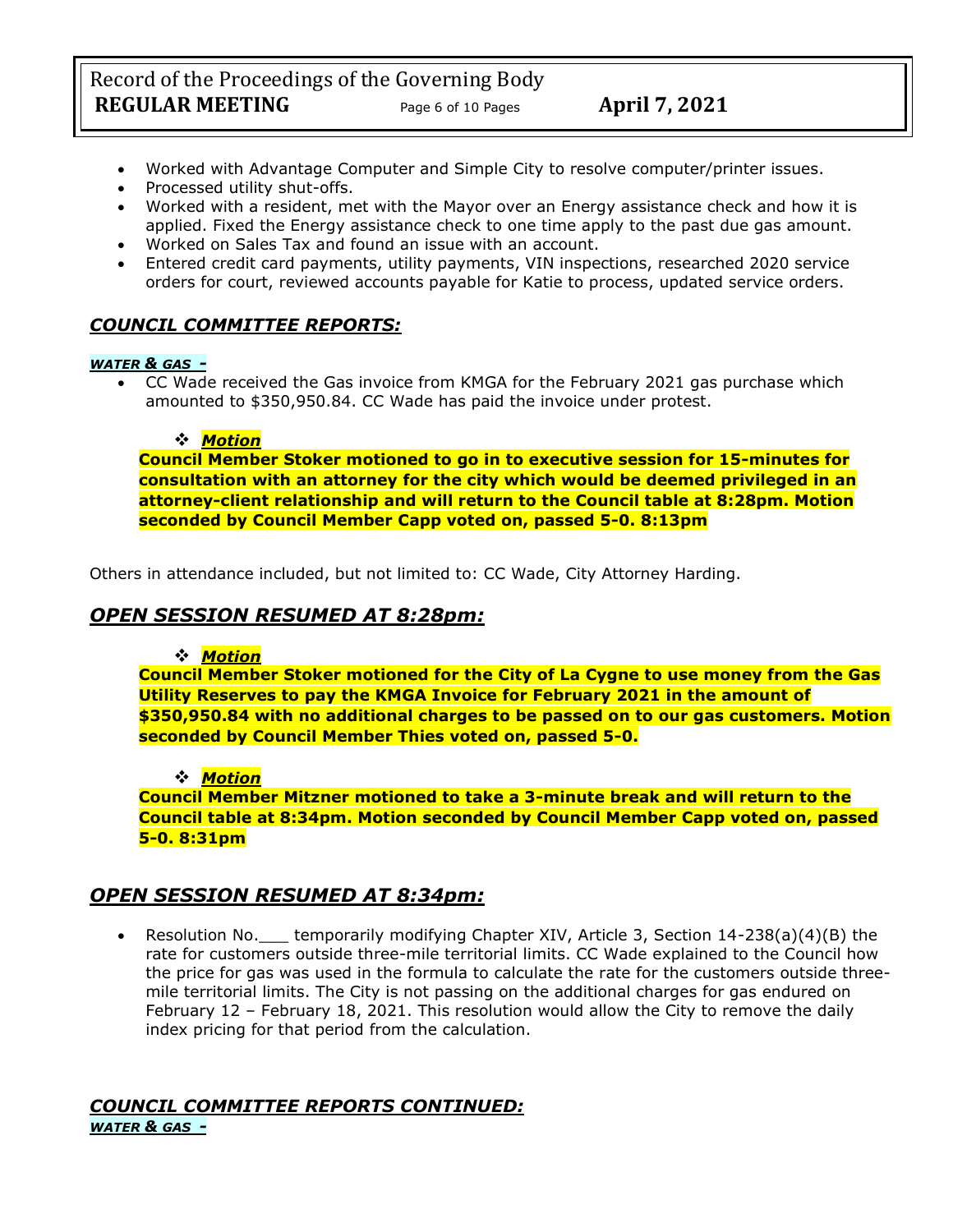## ❖ *Motion*

**Council Member Capp motioned to approve Resolution No. 431 temporarily modifying Chapter XIV, Article 3, Section 14-238(a)(4)(B) the rate for customers outside threemile territorial limits. Motion seconded by Council Member Thies voted on, passed 5-0.**

### ❖ *Motion*

**Council Member Curtis motioned to go in to executive session for 10-minutes for consultation with an attorney for the city which would be deemed privileged in an attorney-client relationship and will return to the Council table at 8:49pm. Motion seconded by Council Member Capp voted on, passed 5-0. 8:39pm** 

Others in attendance included, but not limited to: CC Wade, City Attorney Harding.

# *OPEN SESSION RESUMED AT 8:49pm:*

### ❖ *Motion*

**Council Member Capp motioned to go in to executive session for 5-minutes for discussion of data relating to financial affairs or trade secrets of corporations, partnerships, trusts and individual proprietorships and will return to the Council table at 8:55pm. Motion seconded by Council Member Curtis voted on, passed 5-0. 8:50pm** 

Others in attendance included, but not limited to: CC Wade, City Attorney Harding and PWS Nasalroad.

# *OPEN SESSION RESUMED AT 8:55pm:*

### *STREET -*

- (Postponed until Fall 2021) RFP for Stormwater Master Planning.
- (In Committee review) Finkle Williams architect is working with a Civil engineer on possible solutions to present to the La Cygne Library board and the City to review regarding the pooling water on the North Side of the library.
- CC Wade reviewed the Treasurer's Report balance for the Special Highway and Street Fund. CC Wade is preparing the KDOT Cost Share Program application for the 4<sup>th</sup> Street Improvement project. This grant would be a 90/10 split for construction costs. CC Wade explained using \$195,000 from the Special Highway or General Street fund plus \$65,000 from the Linn County Economic Infrastructure Grant for a 25% contribution for construction. Loans from USDA are at 2.25% for a 20-year term. The City could get a loan to cover the "soft costs" of the construction project. The City Council agreed to have CC Wade complete the application for the KDOT Cost Share program for Spring 2021 round.

### *SEWER-NONE*

# *COUNCIL COMMITTEE REPORTS CONTINUED:*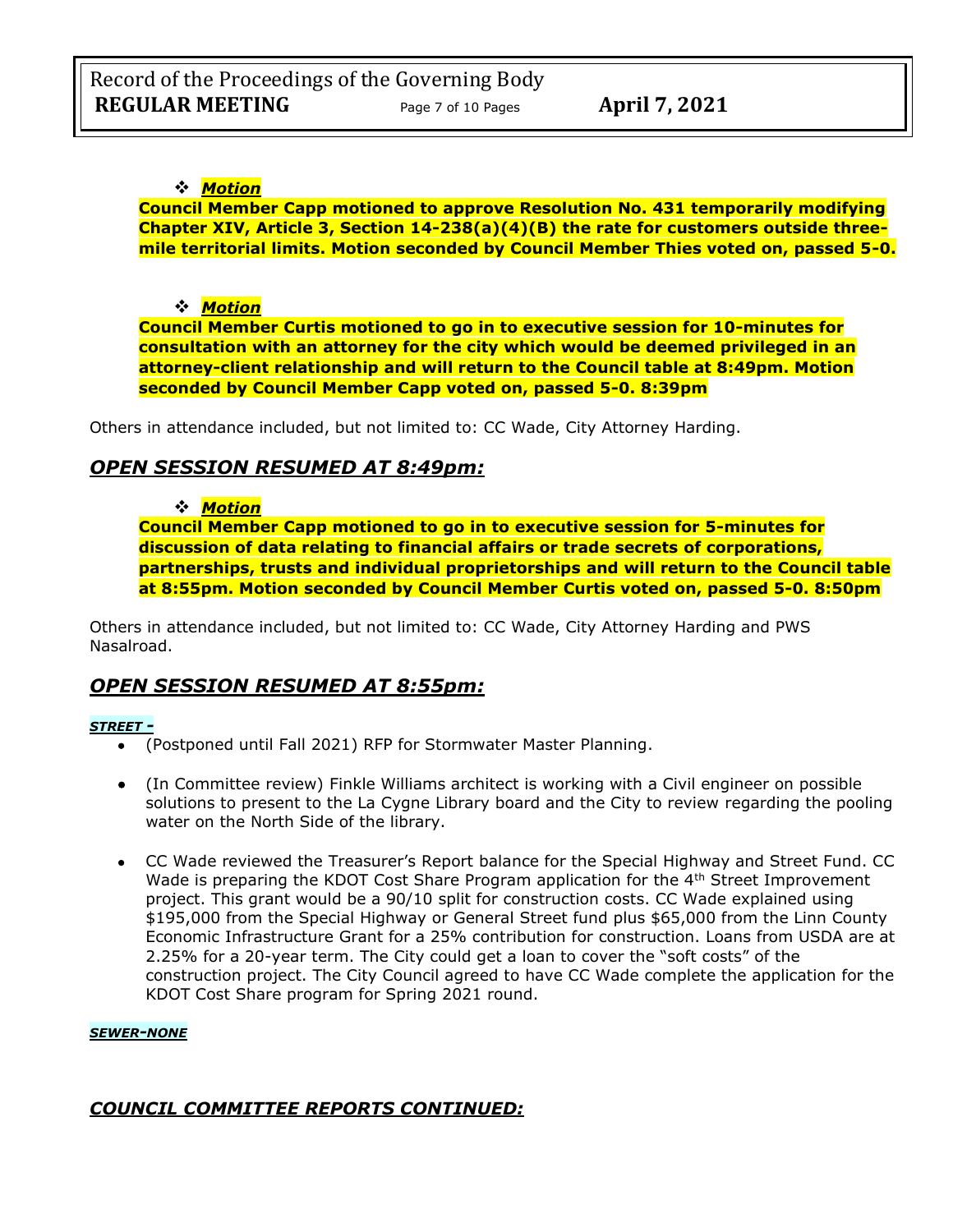### *PARK-*

Council Member Curtis stated the Park board met and decided to open the swimming pool for the 2021 season. Jodi Wade is assisting the Board with the mechanics to get the pool cleaned up and back in operation.

### *CEMETERY –*

• (Postponed until January 2021) Chapter XI. Public property, Article 1. Cemetery regulations. Mayor Wilson asked the Committee to set up a time to meet. Council Member Curtis and Council Member Capp indicated they could meet at 6pm on April 21, 2021.

#### *PUBLIC SAFETY –NONE*

### *COMMUNITY BUILDING-NONE*

### *EMPLOYEE RELATIONS & TRAINING –*

- (Postponed until Spring 2021) -Ethics/Public Service Training.
- City Officials training on March 19, 2021 sponsored by Lauber Municipal Law, LLC. Council Member Mitzner attended and indicated the training was very beneficial and suggested other City officials to attend if possible in the future. Council Member Mitzner also suggested the Planning & zoning committee to attend.

# *SPECIAL COMMITTEE REPORTS:*

*EMERGENCY MANAGEMENT -NONE SWANFEST COMMITTEE –NONE LA CYGNE COMMUNITY PARK BOARD -NONE PLANNING & ZONING COMMISSION (PZC) -*

Unapproved minutes March 11, 2021. CC Wade asked the Council about a workshop for both the Council and Planning & Zoning members to discuss the structure of the Commission, Board of Zoning Appeals, and Zoning Administrator. Council asked to see if April 29 at 6pm would work for the Planning & Zoning members.

# *UNFINISHED BUSINESS:*

### **ORDINANCE NO. ANNEXING LAND TO THE CITY OF LA CYGNE, KS – TABLED UNTIL APRIL 7 2021 MEETING.**

### **RESOLUTION NO. 02-17 REGARDING MAINTENANCE OF STREETS WITHIN THE LINN COUNTY INDUSTRIAL PARK, LA CYGNE, KS. TABLED UNTIL APRIL 7, 2021 MEETING.**

#### **EMPLOYEE POLICY & GUIDELINES**

Tabled until summer 2021.

#### **WATER CONSERVATION PLAN**

Tabled until summer 2021.

*NEW BUSINESS:*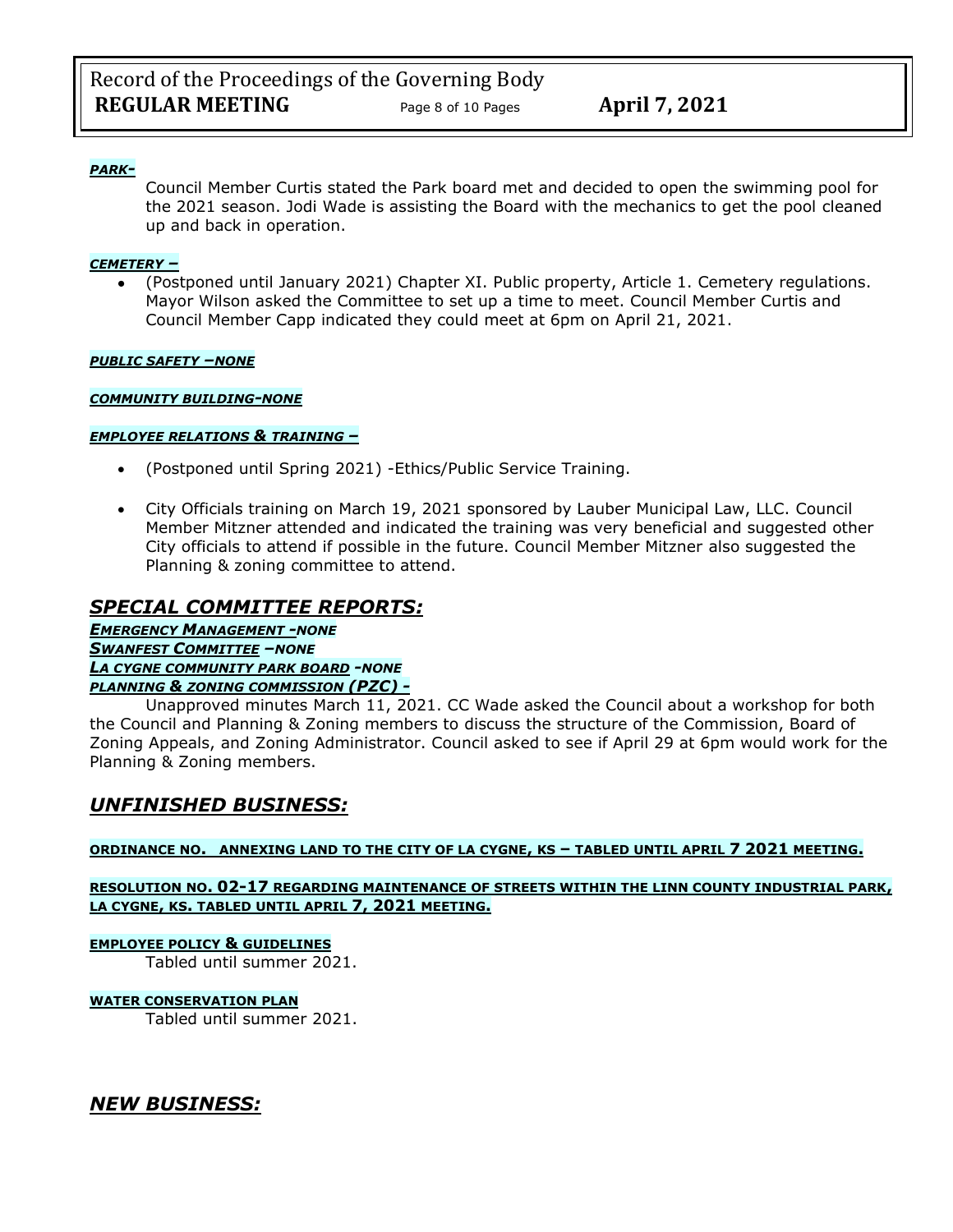### **STREET USE AGREEMENT FOR S. RAILROAD FROM KS HWY 152 TO SYCAMORE FOR A 1-YEAR PERIOD**

Beachner Grain approached the City about a need to use S. Railroad to access their existing Grain Bin (Silos). The Auger to remove the grain is not working and the railroad may not let Beachner Grain replace the system. In the meantime, Beachner Grain needs to get the product out of the silos. City Attorney Harding and CC Wade drafted a Street Use Agreement for S. Railroad Street from KS Hwy 152 (Market St) down to Sycamore Street for a 1-year period. A letter will be sent to all property owners along the West side of S Railroad street and those on the East side of 3rd Street. Council Member Thies asked CC Wade to inform the Planning & Zoning Commission about this agreement and suggested to take pictures/videos of the road prior to the use beginning.

### ❖ *Motion*

**Council Member Capp motioned to send the Street Use agreement to Beachner Grain for consideration. Motion seconded by Council Member Stoker voted on, passed 5-0.**

#### **COURT ASSIGNED ATTORNEY:**

Per K.S.A. 12-4405, the code of procedure for municipal courts provides that counsel must be appointed for an indigent accused person if the municipal judge has reason to believe that if found guilty, the accused might be deprived of his or her liberty. The denial of counsel will preclude the imposition of a jail sentence. When the trial begins, the judge must be aware that no imprisonment may be imposed unless the accused is represented by counsel or has waived counsel in writing. Court Clerk Gore sent out Request for Proposals to several attorneys. Only one attorney responded, Stephanie Kice, at a rate of \$250 - \$350/case.

#### ❖ *Motion*

**Council Member Capp motioned to approve Stephanie Kice as the court assigned attorney at a rate of \$250-\$350/case on an as needed basis. Motion seconded by Council Member Curtis voted on, passed 5-0.**

#### **DIEHL, BANWART,BOLTON**

Contract to perform the Audit of the 2020 financials, in the amount of NTE \$6,780 for the standard audit services and approximately \$2,215 to perform the Single Audit of the City's federal grants.

#### ❖ *Motion*

**Council Member Curtis motioned to approve the contract for Diehl, Banwart, Bolton to perform the Audit of the 2020 financials in the amount of NTE \$6,780 for the standard audit and approximately \$2,215 to perform the single audit of the City's federal grants.. Motion seconded by Council Member Stoker voted on, passed 5-0.**

## *EXECUTIVE SESSION:*

#### ❖ *Motion*

**Council Member Capp motioned to go in to executive session for 5-minutes for nonelected personnel matter exception for an individual employee's performance and will return to the Council table at 9:38pm. Motion seconded by Council Member Stoker voted on, passed 5-0. 9:33pm**